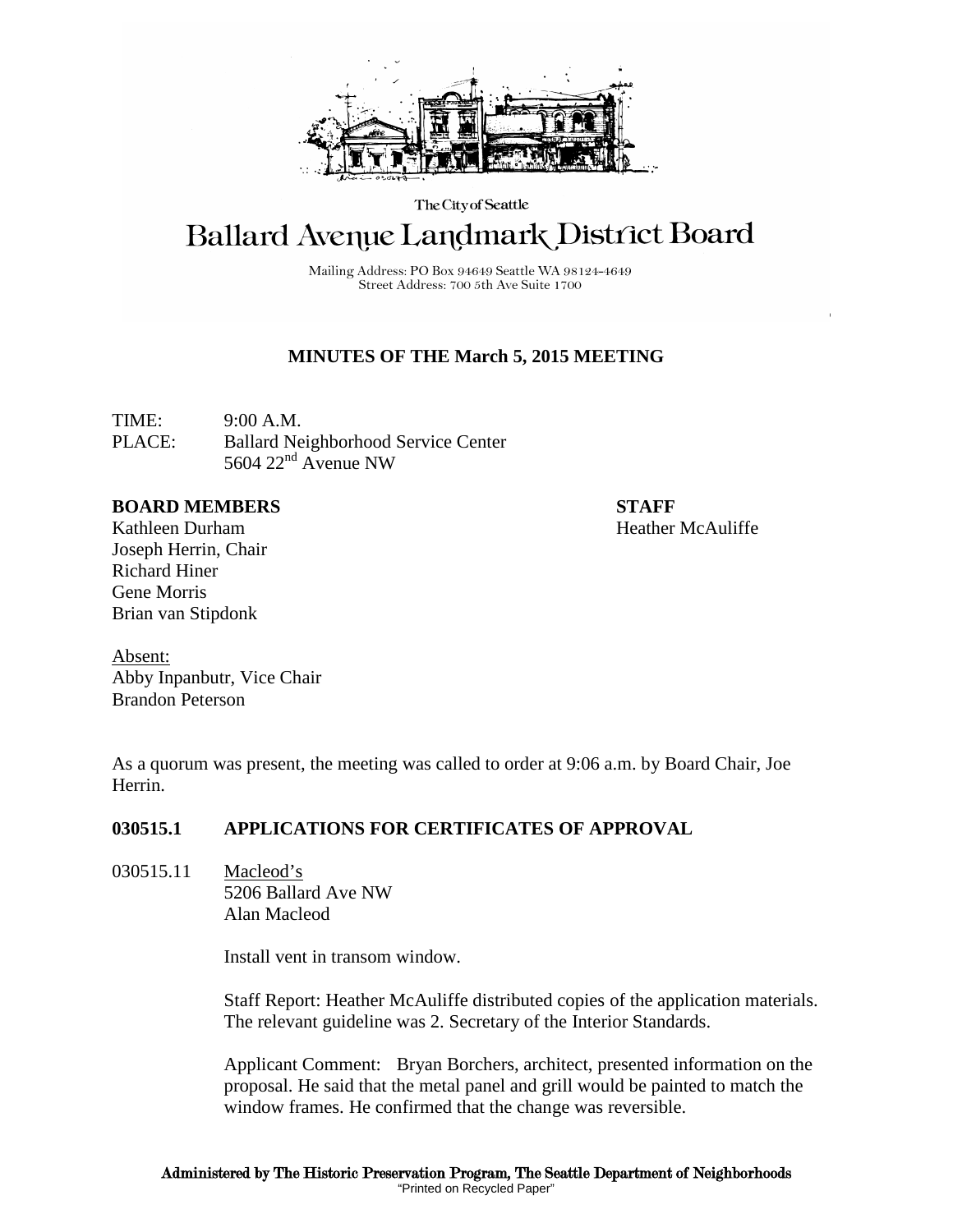Public Comment: Phil Suetens, District property owner, supported the application.

Board Discussion: Board members concurred that they had enough information to make a decision and that the proposed change met the Secretary of the Interior's Standards.

Motion: Brian van Stipdonk made a motion to approve the application as presented.

MM/SC/BVS/RH 4-0-0

### **030515.2 BOARD BRIEFINGS**

- *9:16 a.m. Kathleen Durham arrived.*
- 030515.21 SDOT pay kiosks Jonathan Williams

Update on plans to install pay kiosks within the Ballard Avenue Landmark District.

Jonathan Williams explained that a crew was currently marking locations for the kiosks in the historic district, and that they would be installed every 100 to 150 feet. In the case of narrower sidewalks, the kiosks would likely be installed in the tree pits or in line with utility poles. He invited the Board to give feedback on the locations. Joe Herrin asked if the sign poles could be powder coated black instead of galvanized steel. Brian van Stipdonk asked if the kiosks could be rotated so that people using them would not be blocking the sidewalk. Jonathan Williams said he would look into it. Joe Herrin suggested striping parking spots on  $20<sup>th</sup>$ NW and on Shilshole Ave NW so that it would be clear to drivers where parking was allowed.

030515.22 C & C Paint Building 5219-5221 Ballard Ave NW Amy Klet

Review proposed architectural detail for proposed addition.

Kevin Richartz, architect, distributed renderings of the proposed addition. He explained that they were seeking feedback on having a 3' overhang included on the façade of the addition. He said that the Land Use Code makes allowances, but it was not clear if the Board's guidelines would restrict it to the 15' setback or not.

Staff clarified that the Board's guidelines take precedence over the Land Use Code, and that the Board would need to review the overhang to determine whether or not it would be compatible with the historic building and the District.